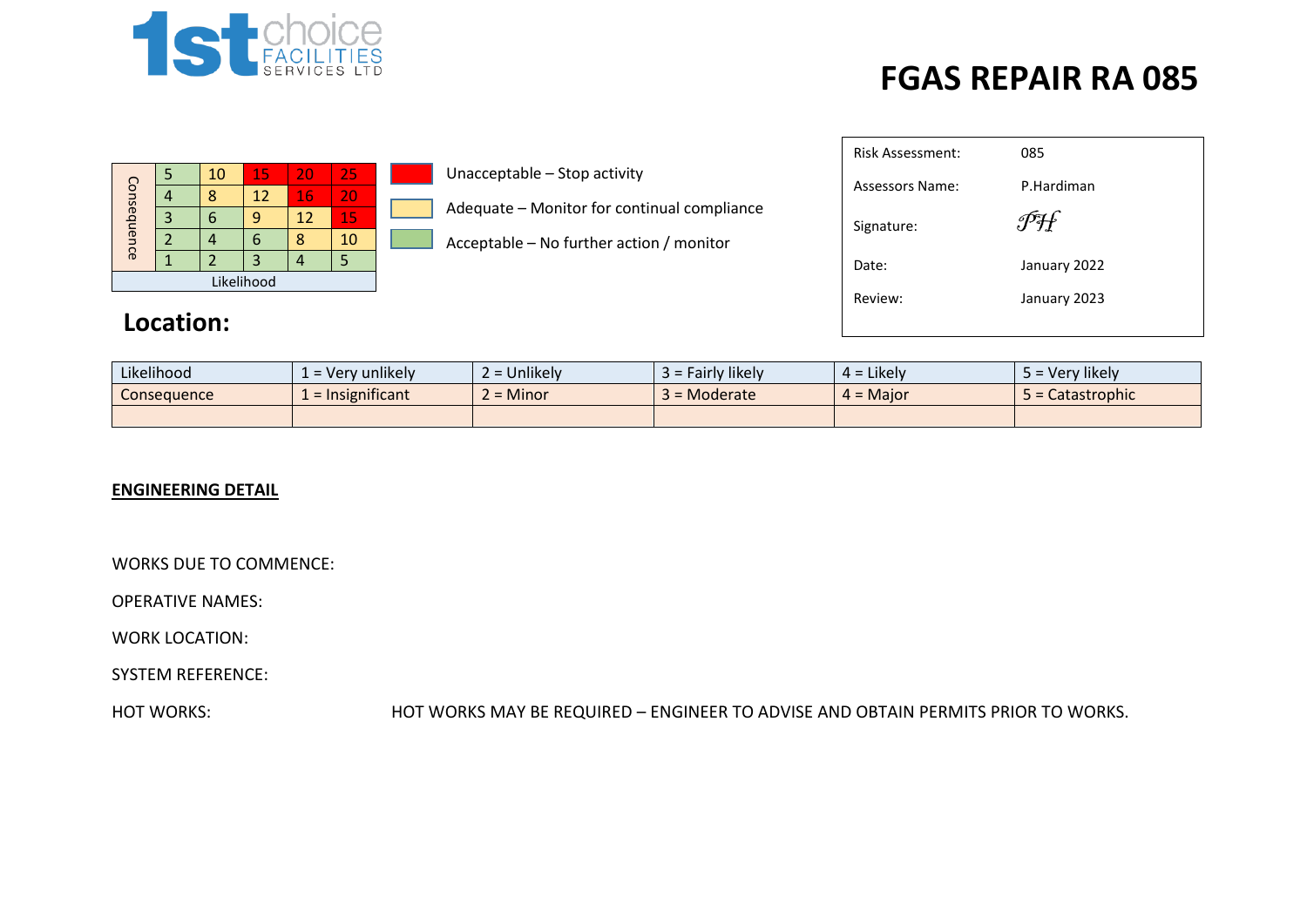

#### **METHODOLOGY**

Engineers are to arrive upon agreed date and comply with site signing in procedures. Access shall be granted via site's permit to work system and any relevant keys will be signed for upon request. Tools and equipment shall be transported by hand via the reception area to the roof. The roof level is accessible via vertical ladder and un-assisted hatch. Although the risk of falling is considered minimal due to the ladder surround, care shall be taken when entering the roof condenser compound.

We propose completion of works inline with the following scope:

- Following the above procedure, isolate system at roof level and lock off supply.
- Reclaim any existing refrigerant, store within a clean receiver vessel and document recovery data.
- Introduce OFN to a pressure above atmosphere to locate the source of refrigerant escape.
- Repair leak as far as practicable and document location.
- Introduce OFN to a predetermined pressure above atmosphere and leave on test for a period no less than 1 week.
- Upon completion of a successful pressure test, evacuate system and commission.
- Additional virgin refrigerant shall be introduced to meet the field requirements which will be calculated during the works.
- Document all Fgas movement and produce report.

Upon completion of works, documentation shall be produced. All permits are to be signed off and any access cards/fobs/passes are to be returned to the relevant department/personnel.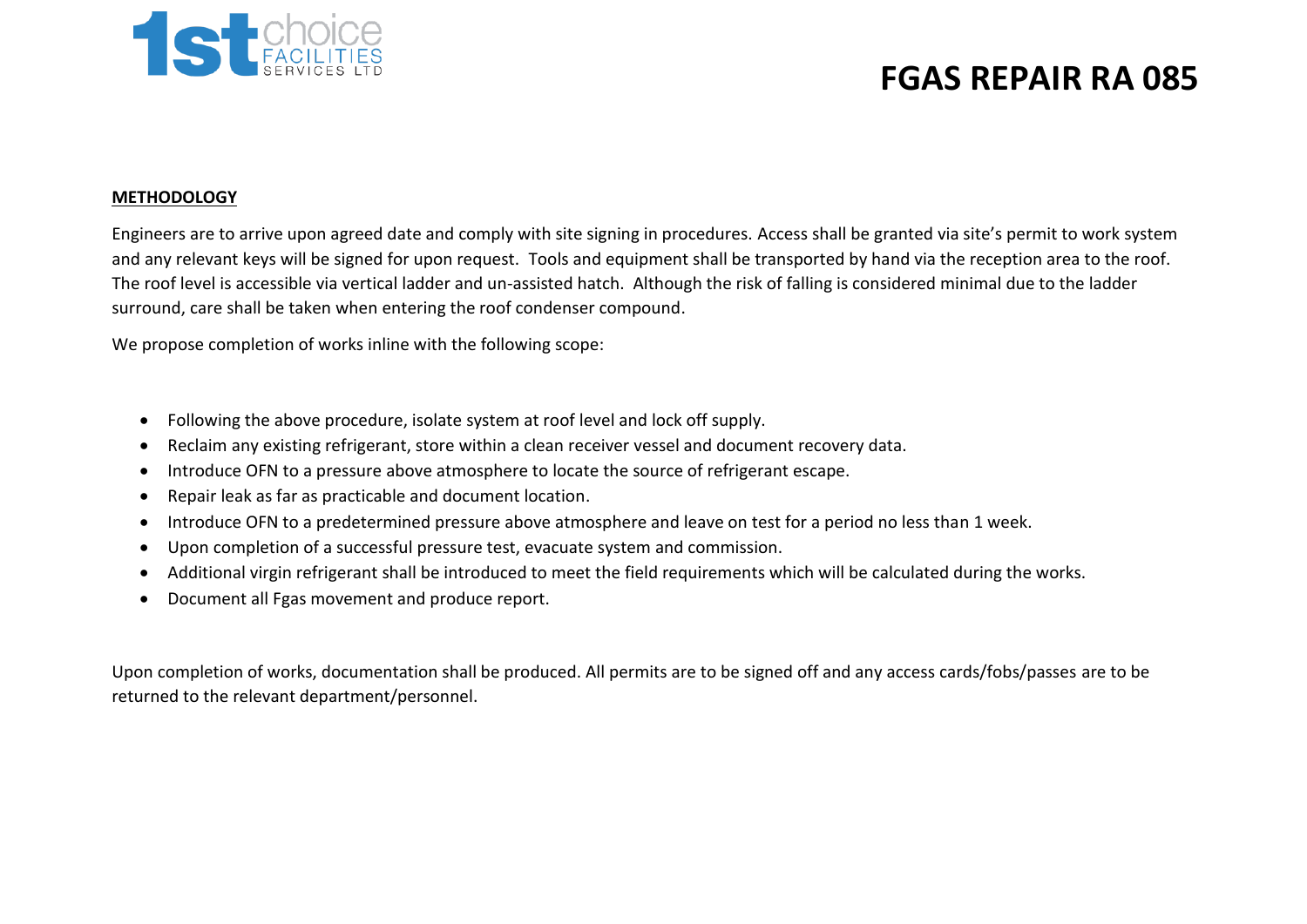

| Hazard                                | Who can be<br>harmed & how                                                                                                                                               | <b>Risk Rating</b> |   |    |                                                                                                                                                                                                                                     |  | <b>Residual Risk</b> |              |
|---------------------------------------|--------------------------------------------------------------------------------------------------------------------------------------------------------------------------|--------------------|---|----|-------------------------------------------------------------------------------------------------------------------------------------------------------------------------------------------------------------------------------------|--|----------------------|--------------|
|                                       |                                                                                                                                                                          |                    | U | R. | Control measures in place                                                                                                                                                                                                           |  | ◡                    | $\mathsf{R}$ |
| Access<br>Arrangements<br><b>ROOF</b> | Operatives and<br>others e.g. property<br>owners / users /<br>other trades etc.<br>Serious injury<br>potential / fatality<br>etc. through<br>asphyxiation, burns<br>etc. | $2^{\circ}$        | 5 | 10 | Condensers are located at roof level. Care to be taken while negotiating the access ladder<br>and hatch. Engineer to assess and request assistance if required.<br>Access is to be granted by site under permit to work conditions. |  | 5                    |              |

| Hazard                                 | Who can be<br>harmed & how                                                                                                               | Risk Rating |   |    |                                                                                                                                                                                                                                                                                                                                                                                                                                                                                                                                                                                                                                                                                                                                                                                                                                                                                                                                |  | <b>Residual Risk</b> |  |  |  |  |
|----------------------------------------|------------------------------------------------------------------------------------------------------------------------------------------|-------------|---|----|--------------------------------------------------------------------------------------------------------------------------------------------------------------------------------------------------------------------------------------------------------------------------------------------------------------------------------------------------------------------------------------------------------------------------------------------------------------------------------------------------------------------------------------------------------------------------------------------------------------------------------------------------------------------------------------------------------------------------------------------------------------------------------------------------------------------------------------------------------------------------------------------------------------------------------|--|----------------------|--|--|--|--|
|                                        |                                                                                                                                          |             |   | R. | Control measures in place                                                                                                                                                                                                                                                                                                                                                                                                                                                                                                                                                                                                                                                                                                                                                                                                                                                                                                      |  |                      |  |  |  |  |
| Pressure<br>Introduction/<br>Discharge | Operatives and<br>others e.g. property<br>owners / users /<br>other trades etc.<br>Serious injury<br>potential / fire /<br>fatality etc. | 4           | 3 | 12 | Commencement of high pressure works to be undertaken by engineers familiar and qualified<br>under current FGAS compliance regulating bodies. FCFS are currently affiliated with REFCOM<br>and such, all works shall be in accordance with guidance outlined therewith.<br>Personnel involved with the introduction and release of oxygen free nitrogen/FGAS medias<br>into suitably sealed systems shall be trained and qualified.<br>It is important to understand that noises generated from high pressure discharge can be<br>extremely loud. It is imperative that Schrader depressors are removed from the discharge<br>hose to counter the whistling effect commonly induced by nitrogen discharge. Care should<br>be taken to ensure that there are no people in the vicinity while a controlled pressure<br>discharge is taking place. Under all circumstances, a slow and controlled discharge must be<br>caried out. |  | כ                    |  |  |  |  |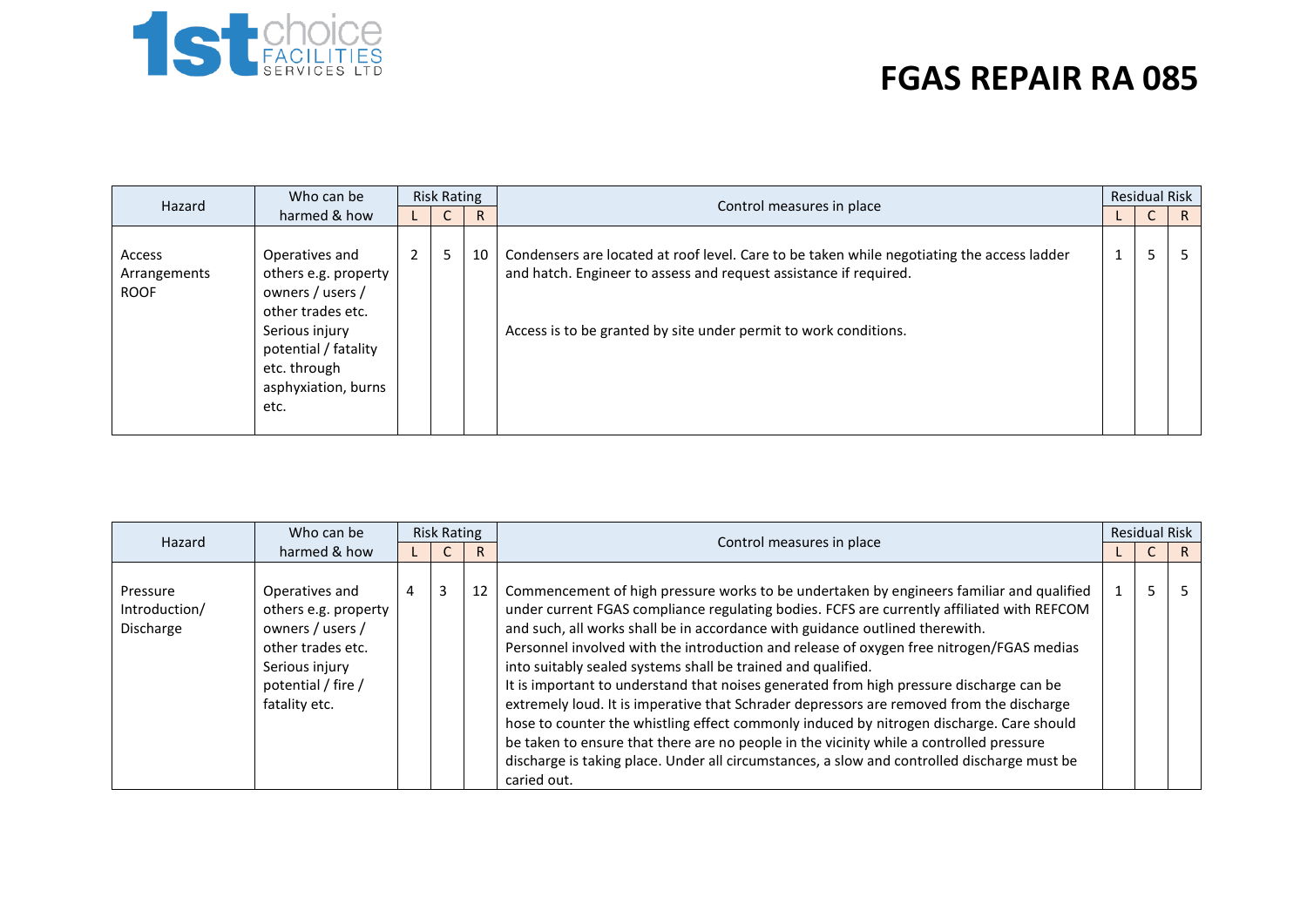

|                                                                                                         |   |                |    | PPE shall include gloves, eye protection and hearing protection. Notification and signage<br>should also be considered in occupied spaces.<br>Where deemed necessary, the local area is to be cordoned off to ensure a safe working<br>environment.                                                                                                                             |                           |   |                                                                                                                          |  |
|---------------------------------------------------------------------------------------------------------|---|----------------|----|---------------------------------------------------------------------------------------------------------------------------------------------------------------------------------------------------------------------------------------------------------------------------------------------------------------------------------------------------------------------------------|---------------------------|---|--------------------------------------------------------------------------------------------------------------------------|--|
| Persons using plant<br>and equipment.<br>Serious injury<br>potential through<br>contact with<br>sharps. | 2 | $\overline{4}$ | 8  | Sharps and abrasive surfaces are a by-product of general works concerning refrigerant<br>pipework and their adjoining components.<br>Engineers are required to adopt appropriate PPE when engaging in activities which can<br>generate potential risk concerning the production of sharps. Minimum PPE requirement for<br>this type of work shall be standard workman's gloves. | $\mathbf{1}$              | 4 | 4                                                                                                                        |  |
| Who can be                                                                                              |   |                |    |                                                                                                                                                                                                                                                                                                                                                                                 |                           |   |                                                                                                                          |  |
| harmed & how                                                                                            |   | C              | R  |                                                                                                                                                                                                                                                                                                                                                                                 |                           | C | R.                                                                                                                       |  |
| Operatives and<br>others e.g. property<br>owners / users /<br>other trades etc.                         | 3 | 5 <sub>1</sub> | 15 | Prior to the commencement of work, plant shall be isolated and locked off with appropriate<br>circuit/switch gear lock offs. Lock offs are to be labelled accordingly.                                                                                                                                                                                                          | $\mathbf{1}$              | 5 | 5                                                                                                                        |  |
|                                                                                                         |   |                |    | <b>Risk Rating</b>                                                                                                                                                                                                                                                                                                                                                              | Control measures in place |   | <b>Residual Risk</b><br>Prior to undertaking work on electrical circuits / systems / equipment etc. to ensure that it is |  |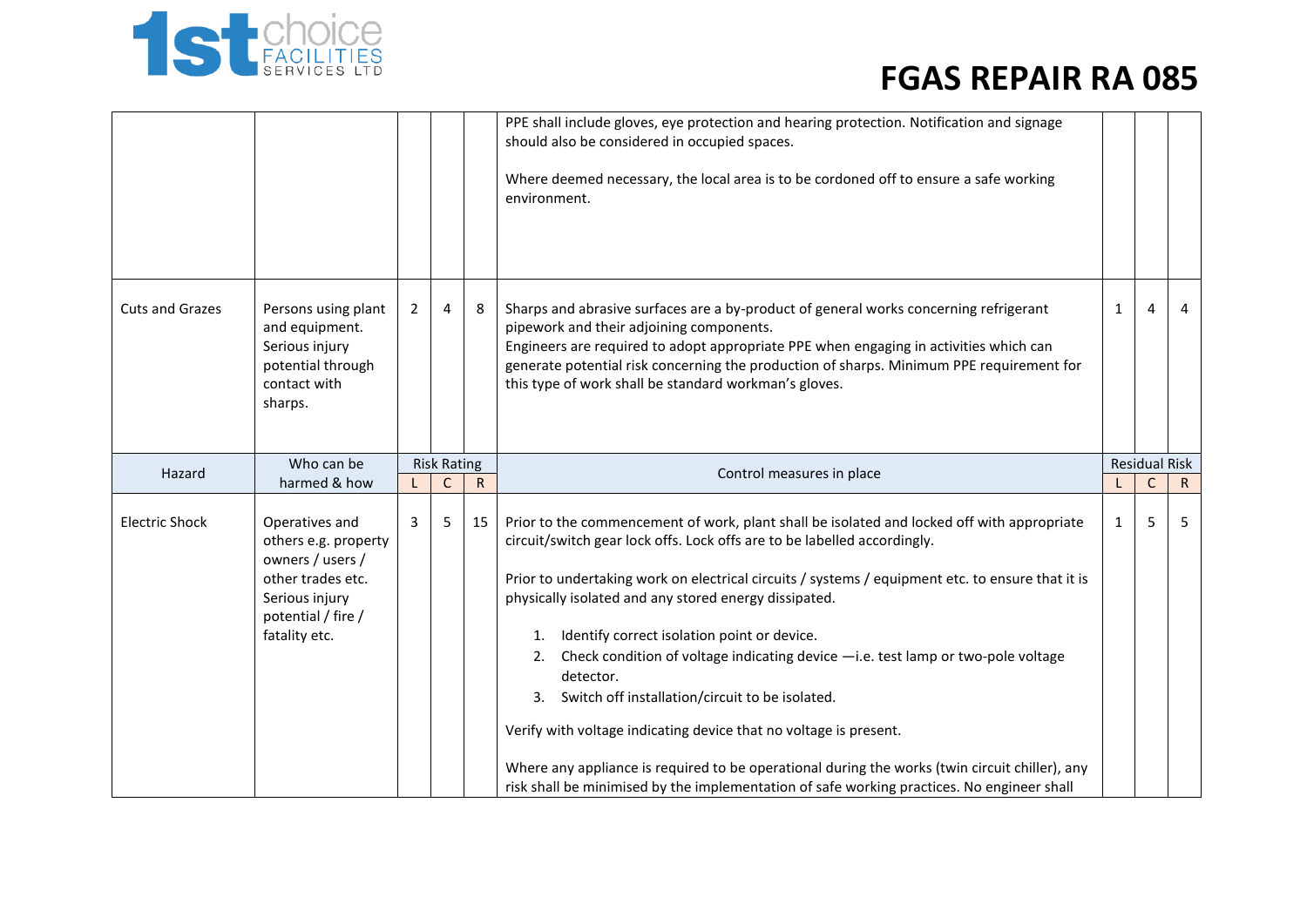

|                        |                                                                           |                |                |    | commence work where live terminals are able to be accessed while carrying out works in<br>close proximity.<br>Use of cable detection equipment when working close to live systems. All equipment that<br>requires calibration is checked and documented. Company policies and procedures are<br>followed at all times together with regular work in progress inspections and testing which is<br>undertaken and recorded.                                                                                                                                                                                                                                                                                                                                                                                                                                                                                                                                                                                   |              |   |    |
|------------------------|---------------------------------------------------------------------------|----------------|----------------|----|-------------------------------------------------------------------------------------------------------------------------------------------------------------------------------------------------------------------------------------------------------------------------------------------------------------------------------------------------------------------------------------------------------------------------------------------------------------------------------------------------------------------------------------------------------------------------------------------------------------------------------------------------------------------------------------------------------------------------------------------------------------------------------------------------------------------------------------------------------------------------------------------------------------------------------------------------------------------------------------------------------------|--------------|---|----|
| Burns (HOT/COLD)       | Operatives                                                                | $\overline{2}$ | 5 <sub>1</sub> | 10 | The characteristics of refrigerant may induce extremely cold surfaces. This is especially<br>prevalent where the rapid expansion of FGAS media is concerned. Blistering of the skin can<br>easily occur if in direct contact with refrigerant. Gloves are to be worn at all times when<br>transferring refrigerant media.<br>Compressed gas (dynamic) can reach temperatures in excess of 100 degrees Celsius. It is<br>imperative                                                                                                                                                                                                                                                                                                                                                                                                                                                                                                                                                                          | $\mathbf{1}$ | 5 | -5 |
| <b>Manual Handling</b> | Operatives and<br>others in the<br>vicinity. Serious<br>injury potential. | 3              | 5 <sub>1</sub> | 15 | The weight of refrigeration components and containment cylinders can vary. Compressors<br>and brazed plate heat exchangers can be exceptionally and surprisingly heavy. Where loads<br>exceed 20kg, Lifting equipment must be adopted at every possible opportunity. However,<br>where engineers feel it to be necessary, loads with a gross weight below 20kg may also<br>require mechanical aid or additional personnel to execute the task. Objects shall be visually<br>assessed prior to lifting.<br>Engineers are trained in the correct execution of heavy/awkward lifting and must use<br>experienced judgement prior to undertaking tasks.<br>Suitable PPE shall be worn at all times. This includes the use of safety footwear, gloves* and<br>hard hats where loads are to be lifted above the torso.<br>*gloves are to be selected with the load in mind as many component finishes offer little<br>friction. For example; Rubber lined workman's gloves are best suited for scroll compressors | $\mathbf{1}$ | 5 | -5 |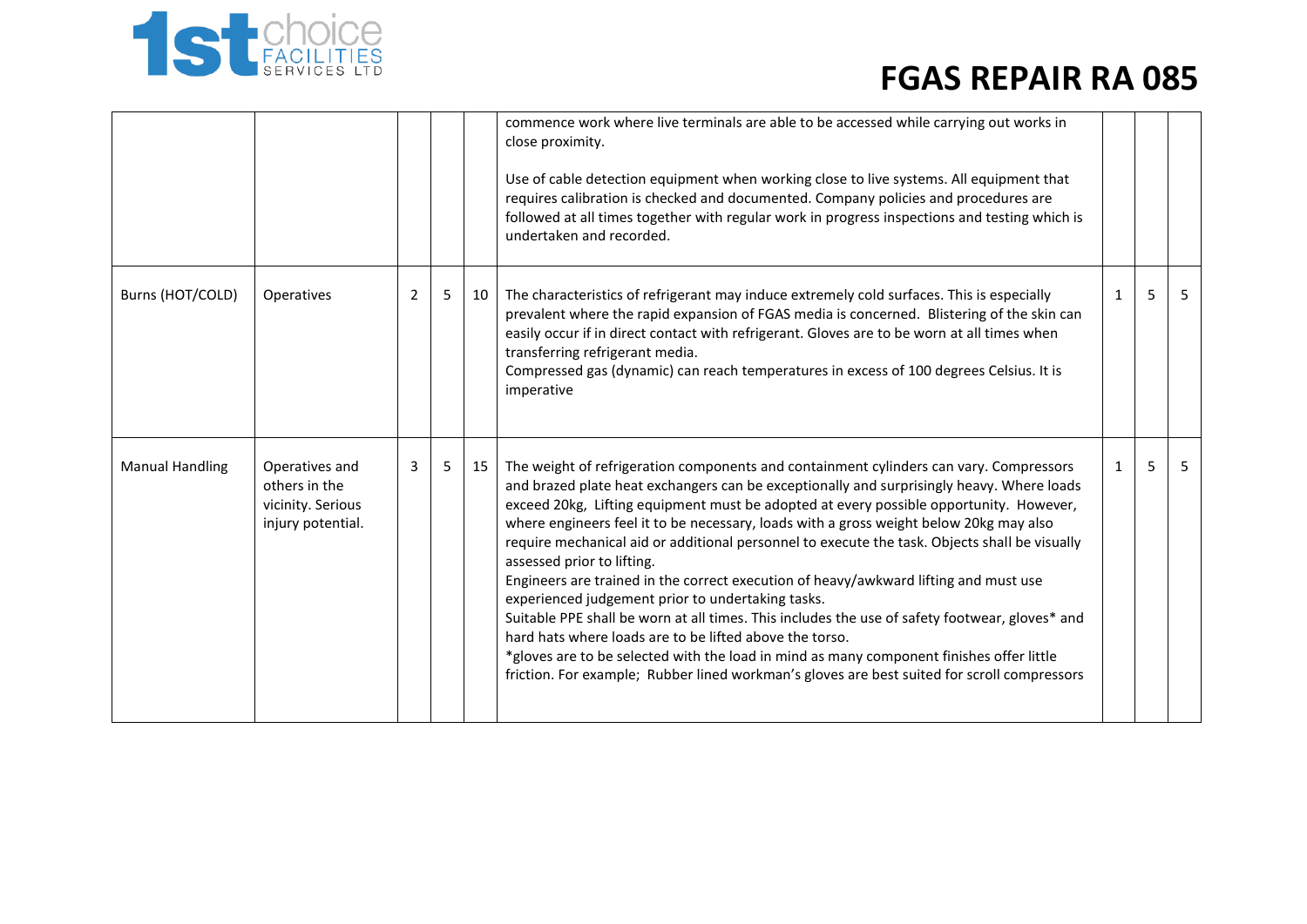

| Tools and<br>equipment | Operatives and<br>others in the<br>vicinity. Serious<br>injury potential /<br>fire / electric shock<br>fatality etc. | $\overline{4}$ | $\overline{a}$ | 16 | All tools and equipment, no matter how frequently used must be inspected thoroughly prior<br>to each use. The engineer shall ensure correct operation and use of all specialist/electronic<br>equipment. Under no circumstance shall any engineer engage in any working practice with<br>defective, worn, uncalibrated tools or equipment unsuitable for the task at hand. |  | 4 |  |
|------------------------|----------------------------------------------------------------------------------------------------------------------|----------------|----------------|----|----------------------------------------------------------------------------------------------------------------------------------------------------------------------------------------------------------------------------------------------------------------------------------------------------------------------------------------------------------------------------|--|---|--|
|------------------------|----------------------------------------------------------------------------------------------------------------------|----------------|----------------|----|----------------------------------------------------------------------------------------------------------------------------------------------------------------------------------------------------------------------------------------------------------------------------------------------------------------------------------------------------------------------------|--|---|--|

| Hazard | Who can be                                                                                                                                                               | <b>Risk Rating</b> |                |    | Control measures in place                                                                                                                                                                                                                                                                                                                                                                                                                                                                                                                                                                                                                                                                                                                                                                                                                                                                                                                                                  | <b>Residual Risk</b> |    |
|--------|--------------------------------------------------------------------------------------------------------------------------------------------------------------------------|--------------------|----------------|----|----------------------------------------------------------------------------------------------------------------------------------------------------------------------------------------------------------------------------------------------------------------------------------------------------------------------------------------------------------------------------------------------------------------------------------------------------------------------------------------------------------------------------------------------------------------------------------------------------------------------------------------------------------------------------------------------------------------------------------------------------------------------------------------------------------------------------------------------------------------------------------------------------------------------------------------------------------------------------|----------------------|----|
|        | harmed & how                                                                                                                                                             |                    |                | R  |                                                                                                                                                                                                                                                                                                                                                                                                                                                                                                                                                                                                                                                                                                                                                                                                                                                                                                                                                                            |                      | R. |
| Fire   | Operatives and<br>others e.g. property<br>owners / users /<br>other trades etc.<br>Serious injury<br>potential / fatality<br>etc. through<br>asphyxiation, burns<br>etc. | 4                  | 5 <sup>1</sup> | 20 | The use of oxygen and acetylene is common jointing method concerning the repair of<br>refrigeration pipework.<br>Engineers are to be suitably qualified in the correct use and handling of flammable gasses.<br>Heat mats are to be used where pipework requires brazing in close proximity to combustible<br>materials. Every attempt must be made to reduce the risk of fire.<br>Suitable fire extinguishers are to be deployed while hot works are being conducted. A<br>minimum of 1 hour fire watch is to be completed following a 20 minute cool down of the<br>targeted area. PPE includes: Gloves, Flame retardant workwear, eye protection, face shield<br>(if appropriate), burns kit.<br>Hot works must be carried out in a well ventilated environment to reduce the risk of<br>asphyxiation. Hot works must be carried out with a second engineer present to oversee<br>environmental conditions while the hot works engineer is focused on the task at hand. |                      | 10 |